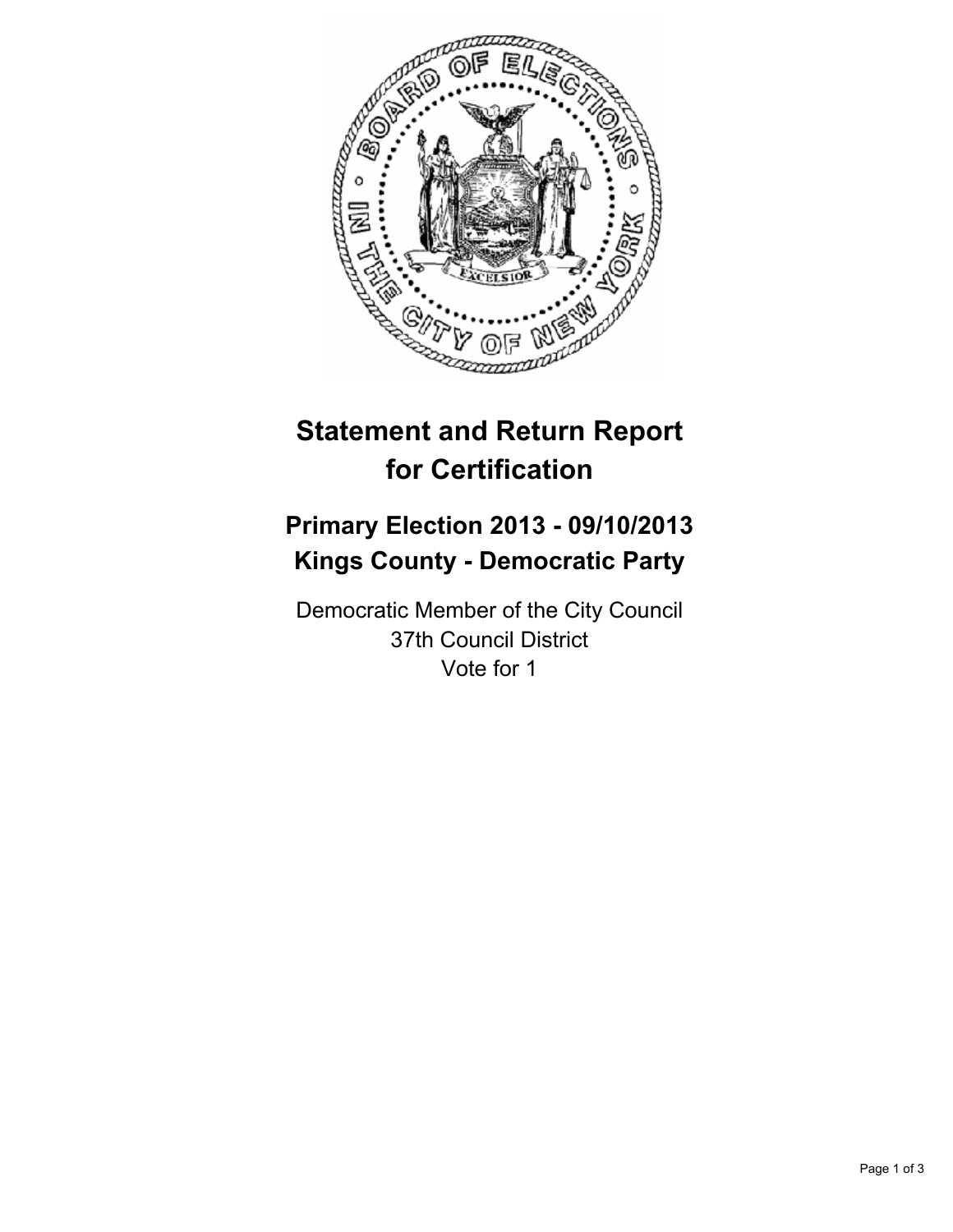

### **Assembly District 53**

| <b>SPECIAL PRESIDENTIAL</b>          | 0         |
|--------------------------------------|-----------|
| <b>AFFIDAVIT</b><br>KIMBERLY COUNCIL | 22<br>367 |
| RAFAEL L. ESPINAL JR.                | 729       |
| <b>HERIBERTO MATEO</b>               | 211       |
| <b>HELAL A. SHEIKH</b>               | 104       |
| <b>Total Votes</b>                   | 1.411     |

### **Assembly District 54**

| <b>EMERGENCY</b>            | 96       |
|-----------------------------|----------|
| ABSENTEE/MILITARY           | 48       |
| <b>FEDERAL</b>              | $\Omega$ |
| <b>SPECIAL PRESIDENTIAL</b> | 0        |
| <b>AFFIDAVIT</b>            | 123      |
| KIMBERLY COUNCIL            | 1,337    |
| RAFAEL L. ESPINAL JR.       | 2,385    |
| <b>HERIBERTO MATEO</b>      | 611      |
| <b>HELAL A. SHEIKH</b>      | 544      |
| <b>Total Votes</b>          | 4.877    |

#### **Assembly District 55**

| <b>EMERGENCY</b>       |       |
|------------------------|-------|
| ABSENTEE/MILITARY      | 27    |
| <b>FEDERAL</b>         | 0     |
| SPECIAL PRESIDENTIAL   | 0     |
| <b>AFFIDAVIT</b>       | 20    |
| KIMBERLY COUNCIL       | 744   |
| RAFAEL L. ESPINAL JR.  | 419   |
| <b>HERIBERTO MATEO</b> | 101   |
| <b>HELAL A. SHEIKH</b> | 118   |
| <b>Total Votes</b>     | 1,382 |

### **Assembly District 60**

| <b>EMERGENCY</b>       | 0        |
|------------------------|----------|
| ABSENTEE/MILITARY      | 0        |
| <b>FEDERAL</b>         | $\Omega$ |
| SPECIAL PRESIDENTIAL   | 0        |
| AFFIDAVIT              | 2        |
| KIMBERLY COUNCIL       | 11       |
| RAFAEL L. ESPINAL JR.  | 5        |
| <b>HERIBERTO MATEO</b> | 4        |
| <b>HELAL A. SHEIKH</b> | 26       |
| <b>Total Votes</b>     | 46       |